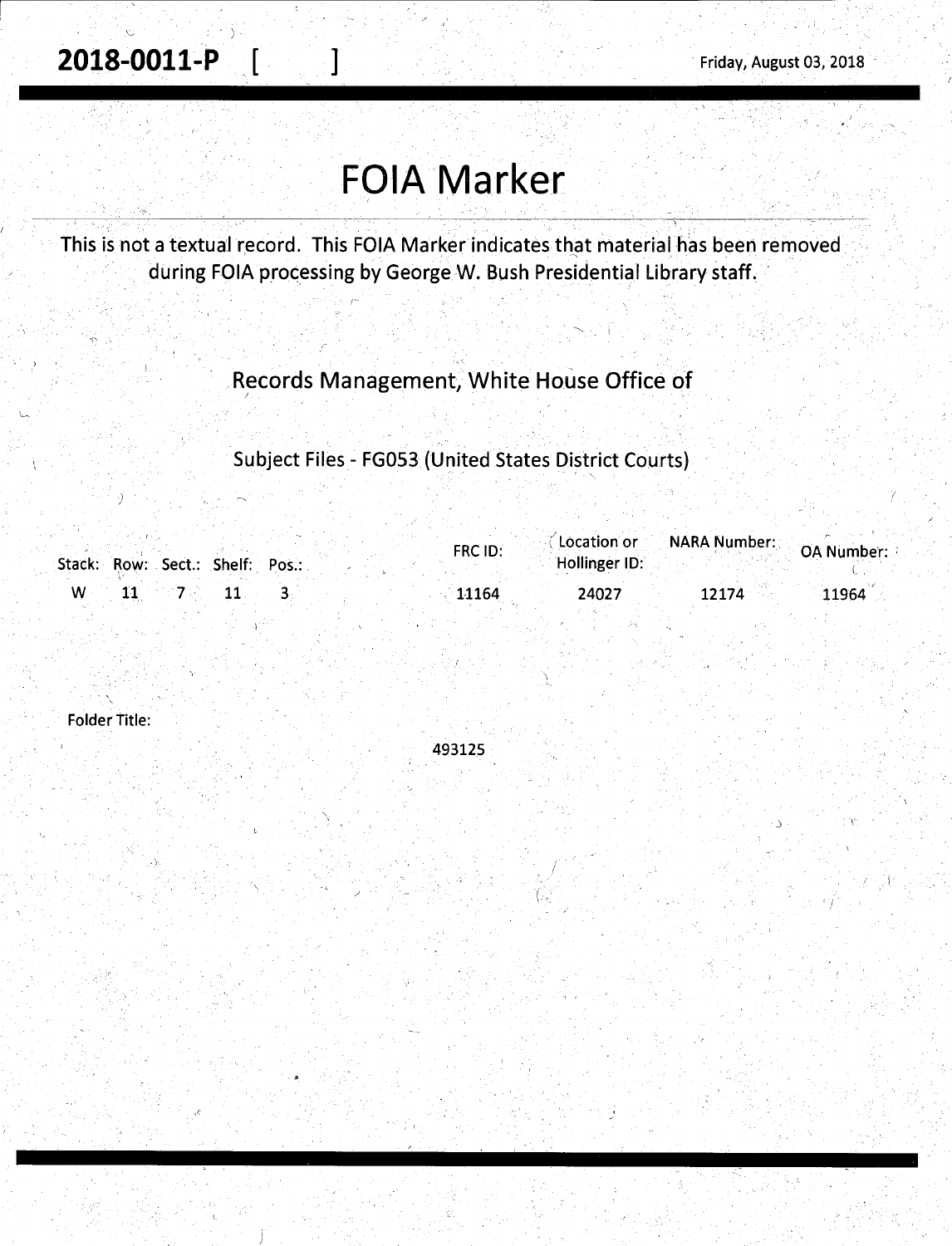## **Withdrawn/Redacted Material**  The George W. Bush Library

| NO.                                              | <b>FORM</b>                                                                                                                             | <b>SUBJECT/TITLE</b>                                                                                                                                                                                                                                                                                                                                                                                                                                                                                                                                               |                                                                                                                                                                                                      | <b>DATE</b><br><b>PAGES</b>                                                                                                                                                                                                                                                                                                                                                                                                                                                                                                                                   | <b>RESTRICTION(S)</b> |
|--------------------------------------------------|-----------------------------------------------------------------------------------------------------------------------------------------|--------------------------------------------------------------------------------------------------------------------------------------------------------------------------------------------------------------------------------------------------------------------------------------------------------------------------------------------------------------------------------------------------------------------------------------------------------------------------------------------------------------------------------------------------------------------|------------------------------------------------------------------------------------------------------------------------------------------------------------------------------------------------------|---------------------------------------------------------------------------------------------------------------------------------------------------------------------------------------------------------------------------------------------------------------------------------------------------------------------------------------------------------------------------------------------------------------------------------------------------------------------------------------------------------------------------------------------------------------|-----------------------|
| .001                                             | Form                                                                                                                                    | Correspondence Tracking Sheet [with attachments]                                                                                                                                                                                                                                                                                                                                                                                                                                                                                                                   |                                                                                                                                                                                                      | 08/03/2001                                                                                                                                                                                                                                                                                                                                                                                                                                                                                                                                                    | P2; P6/b6;            |
|                                                  |                                                                                                                                         |                                                                                                                                                                                                                                                                                                                                                                                                                                                                                                                                                                    |                                                                                                                                                                                                      |                                                                                                                                                                                                                                                                                                                                                                                                                                                                                                                                                               |                       |
|                                                  |                                                                                                                                         |                                                                                                                                                                                                                                                                                                                                                                                                                                                                                                                                                                    |                                                                                                                                                                                                      |                                                                                                                                                                                                                                                                                                                                                                                                                                                                                                                                                               |                       |
|                                                  |                                                                                                                                         |                                                                                                                                                                                                                                                                                                                                                                                                                                                                                                                                                                    |                                                                                                                                                                                                      |                                                                                                                                                                                                                                                                                                                                                                                                                                                                                                                                                               |                       |
|                                                  |                                                                                                                                         |                                                                                                                                                                                                                                                                                                                                                                                                                                                                                                                                                                    |                                                                                                                                                                                                      |                                                                                                                                                                                                                                                                                                                                                                                                                                                                                                                                                               |                       |
| <b>SERIES:</b><br><b>FOLDER TITLE:</b><br>493125 |                                                                                                                                         | Records Management, White House Office of<br><b>Subject Files - FG053 (United States District Courts)</b>                                                                                                                                                                                                                                                                                                                                                                                                                                                          |                                                                                                                                                                                                      |                                                                                                                                                                                                                                                                                                                                                                                                                                                                                                                                                               |                       |
|                                                  |                                                                                                                                         |                                                                                                                                                                                                                                                                                                                                                                                                                                                                                                                                                                    |                                                                                                                                                                                                      |                                                                                                                                                                                                                                                                                                                                                                                                                                                                                                                                                               |                       |
| FRC ID:<br>11164                                 |                                                                                                                                         |                                                                                                                                                                                                                                                                                                                                                                                                                                                                                                                                                                    | <b>RESTRICTION CODES</b>                                                                                                                                                                             |                                                                                                                                                                                                                                                                                                                                                                                                                                                                                                                                                               |                       |
| $2201(3)$ .                                      | Presidential Records Act - [44 U.S.C. 2204(a)]<br>financial information $[(a)(4)$ of the PRA]<br>personal privacy $[(a)(6)$ of the PRA] | P1 National Security Classified Information [(a)(1) of the PRA]<br>P2 Relating to the appointment to Federal office ((a)(2) of the PRA)<br>P3 Release would violate a Federal statute $[(a)(3)$ of the PRA]<br>P4 Release would disclose trade secrets or confidential commercial or<br>P5 Release would disclose confidential advice between the President<br>and his advisors, or between such advisors [a](5) of the PRA]<br>P6 Release would constitute a clearly unwarranted invasion of<br>PRM. Personal record misfile defined in accordance with 44 U.S.C. | Freedom of Information Act - [5 U.S.C. 552(b)]<br>an agency $[(b)(2)$ of the FOIA.<br>information $[(b)(4)$ of the FOIA]<br>personal privacy [(b)(6) of the FOIA]<br>purposes $[(b)(7)$ of the FOIA] | b(1) National security classified information [(b)(1) of the FOIA]<br>b(2) Release would disclose internal personnel rules and practices of<br>b(3) Release would violate a Federal statute [(b)(3) of the FOIA]<br>b(4) Release would disclose trade secrets or confidential or financial<br>b(6) Release would constitute a clearly unwarranted invasion of<br>b(7) Release would disclose information compiled for law enforcement<br>b(8). Release would disclose information concerning the regulation of<br>financial institutions [(b)(8) of the FOIA] |                       |
| <b>Deed of Gift Restrictions</b>                 |                                                                                                                                         | A. Closed by Executive Order 13526 governing access to national                                                                                                                                                                                                                                                                                                                                                                                                                                                                                                    | concerning wells $[(b)(9)$ of the FOIA.<br><b>Records Not Subject to FOIA</b>                                                                                                                        | b(9) Release would disclose geological or geophysical information                                                                                                                                                                                                                                                                                                                                                                                                                                                                                             |                       |

 $\sqrt{2}$